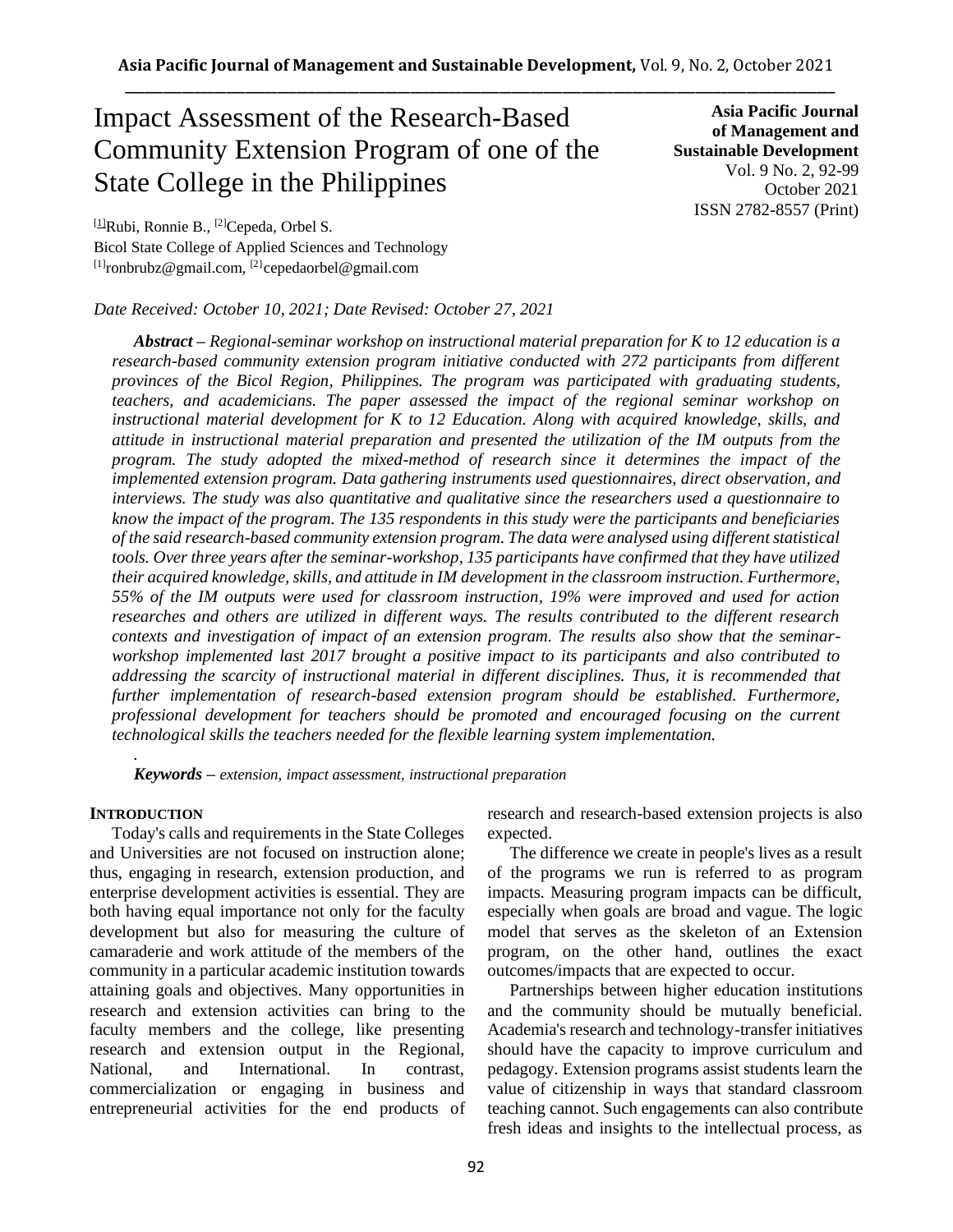well as provide a larger context for academic work and life [1]. Simultaneously, community members grasp important concerns and are empowered to make decisions to improve their current circumstances.

The modes of delivery of extension programs by HEIs differ [2]. There are delivery methods that focus on involving students in assisting local organizations, as well as other methods that involve faculty and staff programs to address community development in educational cohorts, social service, public health, and livelihood and technical training, consultations, and direct application of R&D output.

Despite the fact that higher education community extension activity is available, there is insufficient literature analysing its impact or outcome. While there is no single assessment that measures the social impact of community programs [3], the majority of published studies focus on student development [4]. Furthermore, few studies have been conducted to assess the longterm benefits and societal impact of extension programs [5]. With a scarcity of data on the broader social impact of higher education extension on the communities and residents served, monitoring behavioural data can be a valuable tool for extension workers in developing cost-effective programs with the highest societal value.

In terms of instructional material preparation, different studies and programs were already conducted however impact assessment on the said program is limited. Most of the study focus on the effectiveness of the instructional material created [6][7] and the development of instructional design [8].

Furthermore, in recent years, conventional education has been widely accepted by the educational system worldwide. It is acquired primarily in delivering quality education among the learners and considered as a long-established form of learning where schools are in traditional face-to face acquisition and delivery of knowledge in all tangible aspects. In addition, the learning environment in traditional education resides in a classroom setting and focuses on the development of the basic academic subjects and extra-curricular activities where students could learn also through socialization. However, due to the rapid and unprecedented constraints crisis, education has eventually shifted from conventional to online education.

The rise of the health crisis in SARS-CoV-2 or most known as the COVID-19 pandemic has dominated the acquisition of conventional methods in education. The impact of COVID-19 on global education can be described as destructive since many students are being deprived of education for a couple of months [9]. It has shifted the traditional chalk-board teaching into the use of digital platforms and adopted electronic learning or called E-learning. Moreover, these innovative reforms in education have acquired simultaneous technological interventions and methodologies which provide modern simulations that will deliver quality education even at home. In addition, proficiency of teachers' instructional material preparation was demanded since teachers are required to prepare instructional materials that will be appropriate for the flexible learning modality being implemented currently.

Moreover, the emerging use of digital tools and platforms has made a gateway in the educational system to fully adopt a modernized and flexible learning environment along with the goal of Education 4.0 and honing 21st Century learners to integrate them with the use of technology in learning. Consequently, the sudden shifting also compromises the teaching roles, strategies and methodologies of the educators in delivering daily instructions. The rapid growth of technological preparedness has forced the teachers to apply measures in implementing online education.

Furthermore, based on the DepEd learning continuity plan in time of COVID-19, the learning delivery modalities that can be adopted in any public schools may be one or a combination of the face-toface, distance learning, blended learning and homeschooling depending on the COVID-19 restrictions and the particular context of the learners in the school or locality. Thus, teachers are expected to be proficient in any given learning delivery modalities which include the expectation of being proficient in instructional material preparation for any learning delivery modalities identified by DepEd.

Thus, the purpose of this study is to evaluate the impact of the seminar-workshop on instructional material in K to 12 education along with perceived acquired knowledge, abilities, and attitude toward IM preparation of participants who attended the regional seminar workshop on IM preparation three years ago

# **OBJECTIVES OF THE STUDY**

The main thrust of this study is to assess the impact of the regional seminar workshop on instructional material preparation for K to 12 Education. More specifically, it aims to assess the impact of the program in terms of knowledge, skills, and attitude in instructional material preparation and presents the utilization of the outputs in the conducted program.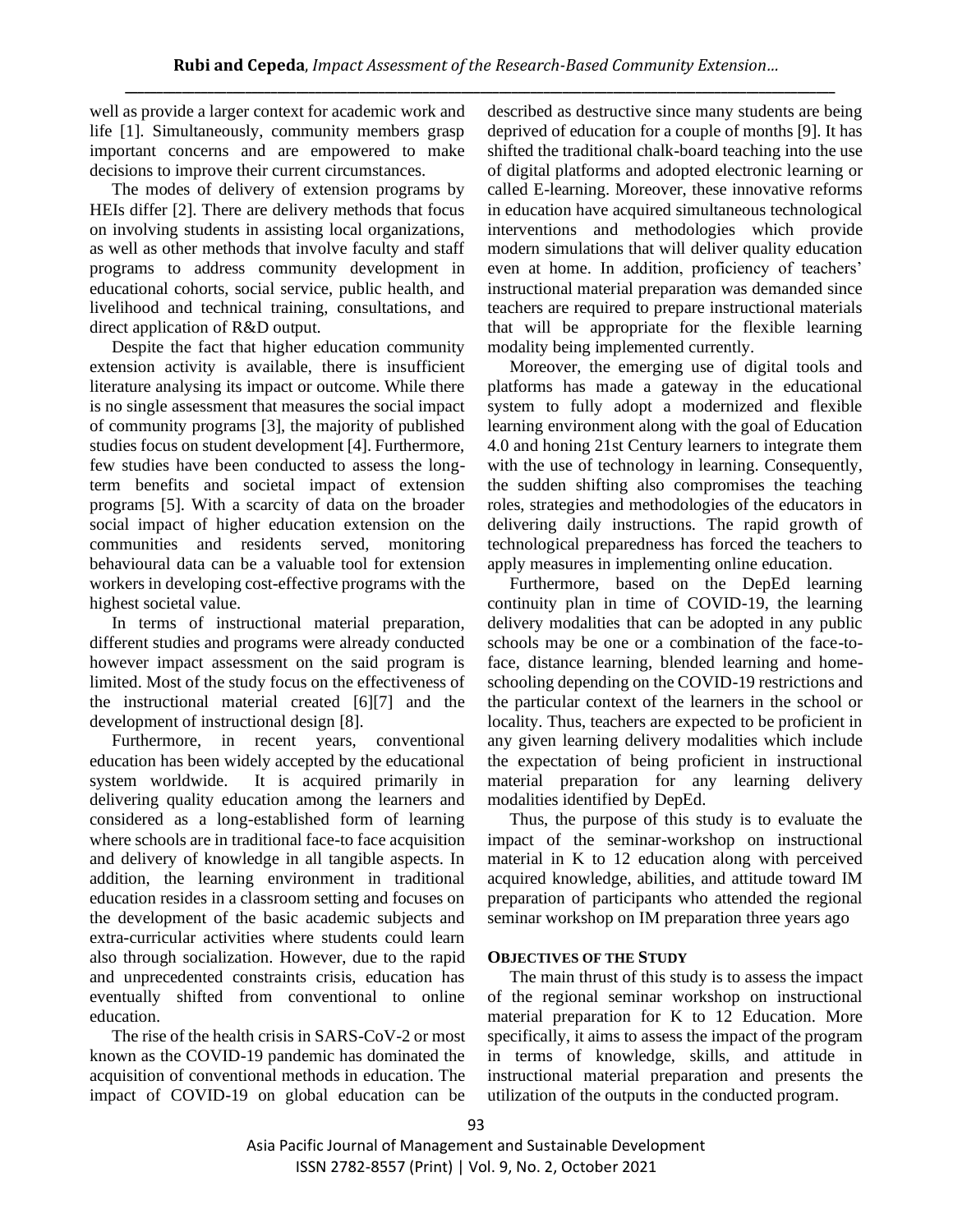## **MATERIALS AND METHODS**

#### **Research Design**

The study is a descriptive research design utilizing a mixed-method of research since it determines the impact of the implemented extension program. Moreover, the researcher was the implementer of the programs being studied. As to data gathering, it was through questionnaires, direct observation, and interviews. The study was also quantitative and qualitative since the researchers used a questionnaire to know the impact of the program

## **Instrument**

The researcher personally did the questionnaire. Non-participants validated it as they answered the questionnaires while statisticians examined the degree of reliability. The researcher gathered the data by using a questionnaire as an essential tool in determining the impact of the extension program along with knowledge, skills, and attitude in instructional material preparation. The questionnaire consists of the impact indicators along with knowledge, skills, and attitude in instructional material preparation which verbally described as four strongly agree, three agree, two disagree, and one strongly disagrees. Furthermore, open-ended questions were also included in the questionnaire to understand the utilization of the developed knowledge, skills, and attitude in instructional material preparation.

#### **Respondents**

#### Table 1. Profile of the respondents.

| Variable                     | Frequency | Percentage |
|------------------------------|-----------|------------|
| Gender                       |           |            |
| Female                       | 97        | 71.90%     |
| Male                         | 38        | 28.10 %    |
| Age                          |           |            |
| 21-year-old and below        | 3         | 2.20%      |
| Between 22 to 35-year-old    | 74        | 54.80%     |
| Between 36 to 59-year-old    | 56        | 41.50%     |
| 60-year-old and above        | 2         | 1.50%      |
| Years of Teaching Experience |           |            |
| less than 5 years            | 66        | 48.9%      |
| between 5 to 10 years        | 38        | 28.1%      |
| between 10 to 15 years       | 10        | 7.4%       |
| between 15 to 20 years       | 7         | 5.2%       |
| more than 20 years           | 14        | 10.4%      |
| Grade level handled          |           |            |
| Kindergarten / Grade $1 - 3$ | 22        | 16.29%     |
| Grade 4 - 6                  | 34        | 25.18%     |
| Junior High School           | 36        | 26.67%     |
| Senior High School           | 19        | 14.07%     |
| College                      | 17        | 12.60%     |

The 135 respondents in this study were teachers in the Bicol Region, the Philippines, who were the said participants and beneficiaries of the said extension program. Table 1 shows the frequency and percentage distribution of the respondents' profiles.

It indicates that 71.90% are female among the respondents, 54.80% belong to the age bracket of between 22 to 35-year-olds, and 48.90% of participants have less than five years of teaching experience 26.67% are handling junior high school classes.

#### **Data Gathering Procedure**

The writer sought permission to distribute questionnaires to the respondents during their free time. The researcher personally handled the writing of the results of the data gathered.

Before administering the questionnaire, the researcher explained the nature of the study and its purpose and assured the respondents that their responses would be dealt with the utmost confidentiality. Likewise, the researcher reiterated that the respondents would be doing well by answering the questions honestly. The researcher made them realize that accurate results will contribute to their welfare and the college. The questionnaire was not timed, but the respondents were asked to give their first natural and honest answer that comes to their mind and not spend time pondering on the questions.

The data were collected as soon as the respondents finished answering the questionnaires. Each accomplished questionnaire was inspected to check if all the items were answered. Tallying of data was personally made by the researcher. Furthermore, the data were sent to a statistician for tabulation. The results of which were analysed and interpreted

#### **Data Analysis**

The data were analyzed using different statistical tools. The quantitative analysis includes the presentation of the descriptive statistical data. Because of the nature of the investigation, statistical treatments were used in analyzing and interpreting the data gathered from the questionnaire. Weighted mean was used for determining the impact of the extension program in terms of knowledge, skills, and attitude in instructional material preparation.

## **RESULTS AND DISCUSSION**

Regional-seminar workshop on instructional material preparation for K to 12 education is an extension initiative based on the study of Rubi [10] on teacher's

Asia Pacific Journal of Management and Sustainable Development ISSN 2782-8557 (Print) | Vol. 9, No. 2, October 2021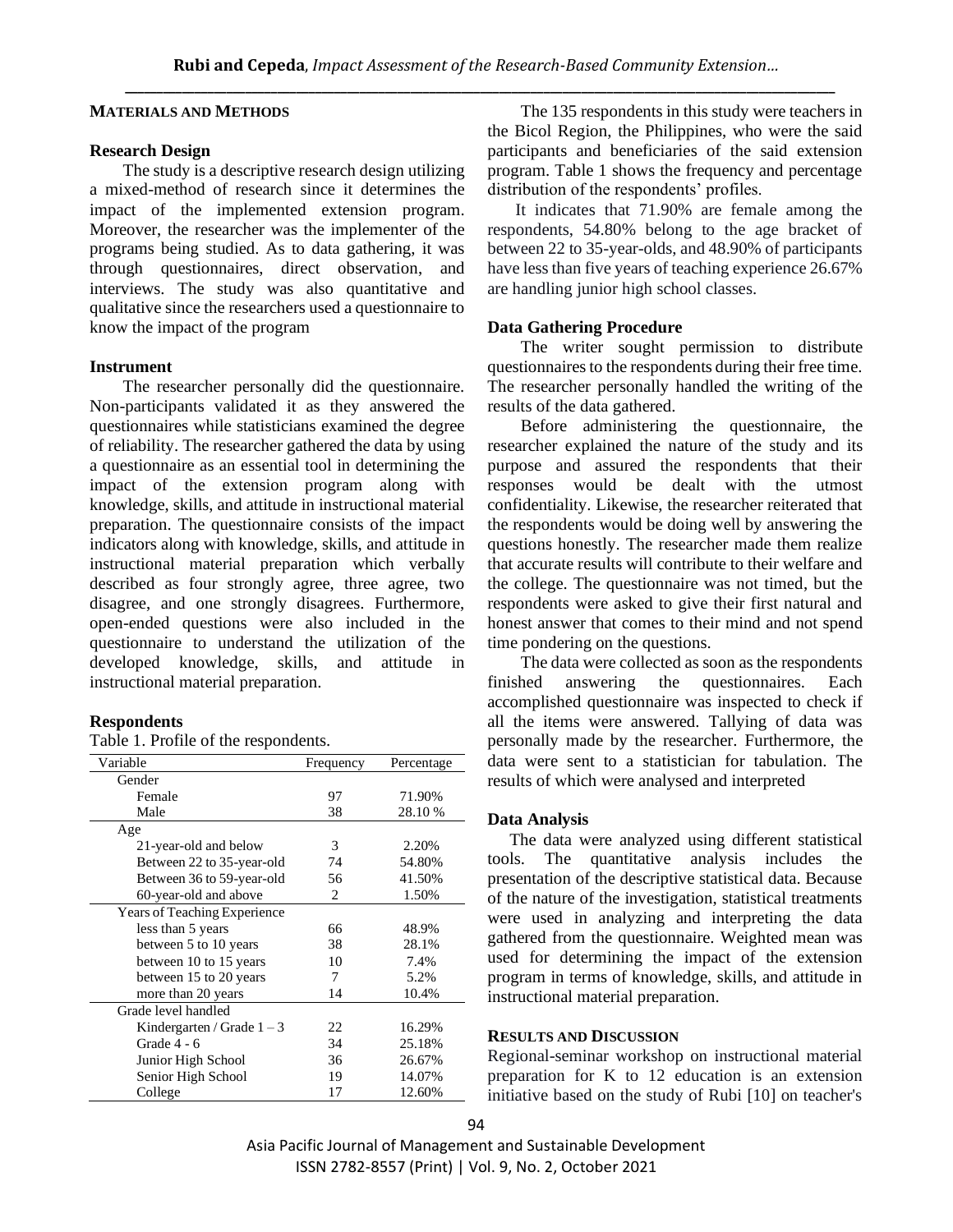competency of instructional preparation, which reveals that they commonly are handouts audio and visual media and modules. In addition, the extension program is a 5-day seminar-workshop in instructional material preparation that aims to:

- 1. Apply teamed knowledge in IMs' Preparation;
- 2. Hone the writing skills and creativity of the teachers in writing and designing IMs''; and
- 3. Make instructional materials according to the field of specialization and have them submitted.

The 5-day seminar-workshop was conducted on December 1-5, 2017, with 272 participants from different provinces of the Bicol Region, Philippines. The program has participated with students, teachers, and academicians. Furthermore, attending seminars like the seminar workshop on instructional material has numerous benefits on the part of a teacher. The gathering tackled primarily focused on cooperative discussion with speakers knowledgeable enough to deliver a comprehensive discussion on the topic. During the seminar workshop, said speakers taught different tips in making and designing modules. Furthermore, the seminar-workshop requires the participants to submit an example of a module presented during the workshop.

**Table 2. Assessment of the Impact of Regional-seminar workshop on instructional material preparation for K to 12 education**

|                        | <b>Impact Indicator</b>                                                                             | WM   | <b>VD</b>             |  |
|------------------------|-----------------------------------------------------------------------------------------------------|------|-----------------------|--|
| Acquired Knowledge on: |                                                                                                     |      |                       |  |
| 1.                     | Effective Techniques and Styles in IM preparation.                                                  | 3.83 | Strongly agree        |  |
| 2.                     | Design, Structure, and Concepts in IMs.                                                             | 3.86 | Strongly agree        |  |
| 3.                     | Performance and Formative Assessment and Validation in all Discipline for 21 <sup>st</sup> century. | 3.62 | Strongly agree        |  |
| 4.                     | Copyright law in preparing IMs.                                                                     | 3.76 | Strongly agree        |  |
| 5.                     | Preparing Instructional Material in different discipline.                                           | 3.46 | Strongly agree        |  |
|                        | Acquired Skills:                                                                                    |      |                       |  |
| 1.                     | Plan instructions.                                                                                  | 3.70 | Strongly agree        |  |
| 2.                     | Design an instructional material.                                                                   | 3.80 | Strongly agree        |  |
| 3.                     | Prepare appropriate instructional material for the specified discipline.                            | 3.52 | Strongly agree        |  |
| 4.                     | Creates assessment and validation materials in all discipline for $21st$ century education.         | 3.68 | Strongly agree        |  |
| 5.                     | Prepares IM for publication.                                                                        | 3.67 | <b>Strongly Agree</b> |  |
| Acquired Attitude:     |                                                                                                     |      |                       |  |
| 1.                     | Understand the importance of IM in education.                                                       | 3.91 | Strongly agree        |  |
| 2.                     | Supports programs for IM preparation.                                                               | 3.80 | Strongly agree        |  |
| 3.                     | Appreciate the importance of performance and formative assessment and validation for                | 3.75 |                       |  |
|                        | $21st$ century of education.                                                                        |      | Strongly agree        |  |
| 4.                     | Appreciate different ideas in preparing IM in different disciplines.                                | 3.85 | Strongly agree        |  |
| 5.                     | Recognize and Value the copyright law in preparing IMs.                                             | 3.90 | Strongly agree        |  |
|                        | <b>Composite Mean</b>                                                                               | 3.74 | <b>Strongly agree</b> |  |

*Legend: 1.0 – 1.75 – strongly disagree; 1.76 – 2.50 – disagree; 2.51 – 3.25 – agree; 3.26 – 4.0 – strongly agree WM: Weighted Mean; VD: Verbal Description*

 Presented in Table 2 shows the assessment of the impact of the regional –seminar-workshop program. As revealed by the composite mean value of 3.74, the overall assessment was highly evident, verbally interpreted as strongly agreed. Among the items mentioned are as follows: in terms of acquired knowledge, "Design, Structure, and Concepts in IMs." (3.86) was first in rank while "Preparing Instructional Material in different discipline" (3.26) verbally interpreted as strongly agree was last in rank; In terms of acquired skills, "Design an instructional material." (3.80), was first in rank and "Prepare appropriate instructional material for the specified discipline."

(3.52) verbally interpreted as strongly agree was last in rank; In terms of acquired attitudes, "Understand the importance of IM in education." (3.91) verbally interpreted as strongly agree was first in rank while "Appreciate the importance of performance and formative assessment and validation for 21st century of education." (3.75) verbally interpreted as agree, was last in rank.

 These results indicate that the objectives of the extension program are achieved. In addition, the result shows that the program effectively provides the participants with the specific knowledge, skills, and attitude for IM preparation. Besides, the results confirm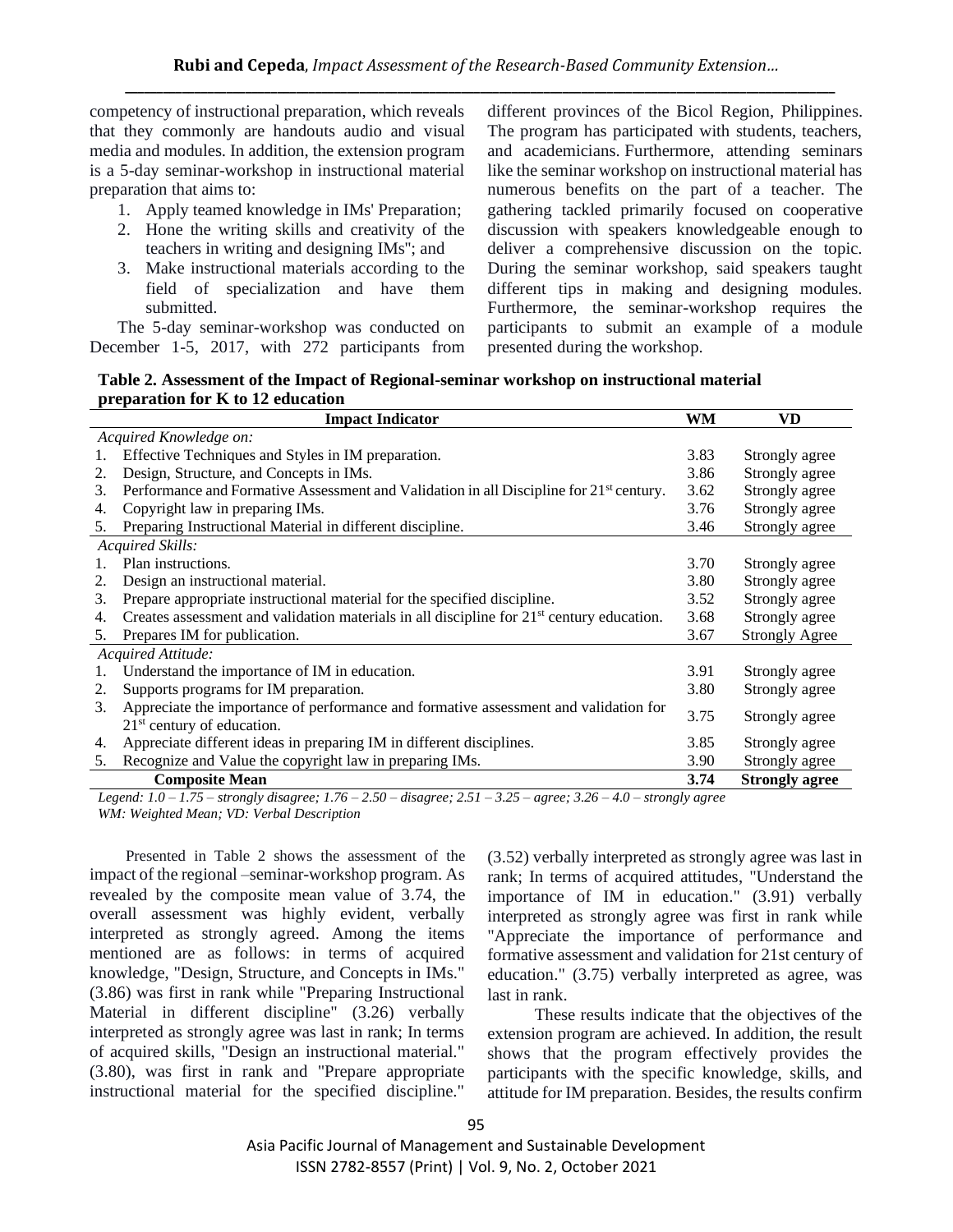that the content and topic discussed in the seminarworkshop are appropriate for the audience and address the need to improve the teachers' competency in IM preparation.

The current study's findings are consistent with [11] study, in which she clarified that sure students learn by seeing ideas in pictures and other visual materials. She further stresses that having the views of the lesson physically accessible helps students understand them better. Visualization is also rooted in the philosophy of Multiple Intelligence, which acknowledges that each student has unique distinctions and intelligence [12]. Furthermore, the study is aligned with the results reveals by Calik-Uzun et al., [13] where Instructional Technologies and Material Design courses ensures that the basic competence of preservice teachers, which is to enable students to produce materials and to use them in the most effective way to help them learn effectively, wherever they under any circumstances even under unfavourable conditions, is acquired by pre-service teachers and help them to produce materials and use them effectively.

From the interview of one of the participants she stated that:

*"The benefits of the seminar-workshop did not end after the training proper. In fact, the last part of the training served as the starting point for us to apply what we learned. The techniques in making instructional materials helped me a lot when I am pursuing my master's thesis which is my final output in making a computer-based instructional module. It is not easy to do such instructional material if you do not have any background on how to make one. I am so thankful that I was given the opportunity to attend the said seminar-workshop. Right now, my completed module which I finished during my master's degree is being used as one of the key learning materials since there were no modules being provided for the ICF classes in our school."*

 From the participant's statement, it is implied that the five-day seminar workshop positively impacted the teacher-participants; furthermore, the program provided instructional materials for different disciplines, which can be used in the Department of Education. It was also stressed out that instructional material is essential in the teaching and learning process since an instructional material must cater to the needs of the students; thus, the creation of visual materials to aid learning is essential in facing the challenges of flexible learning.

 Over three years after the seminar-workshop, 135 participants have confirmed that they have utilized their acquired knowledge, skills, and attitude in IM preparation in the classroom instruction. Furthermore, as presented in Figure 2 is the utilization of the IM output in the Regional Seminar Workshop 55% of the IM outputs were used for classroom instruction, 19% were improved and used for action researches, 10% were presented or published in different research forum and journal, 8% were improved and use for further studies, 7% were submitted in DepEd evaluation for possible mass utilization and the 2% were published.



Figure 1. Utilization of the IM output in the Regional Seminar Workshop

Asia Pacific Journal of Management and Sustainable Development ISSN 2782-8557 (Print) | Vol. 9, No. 2, October 2021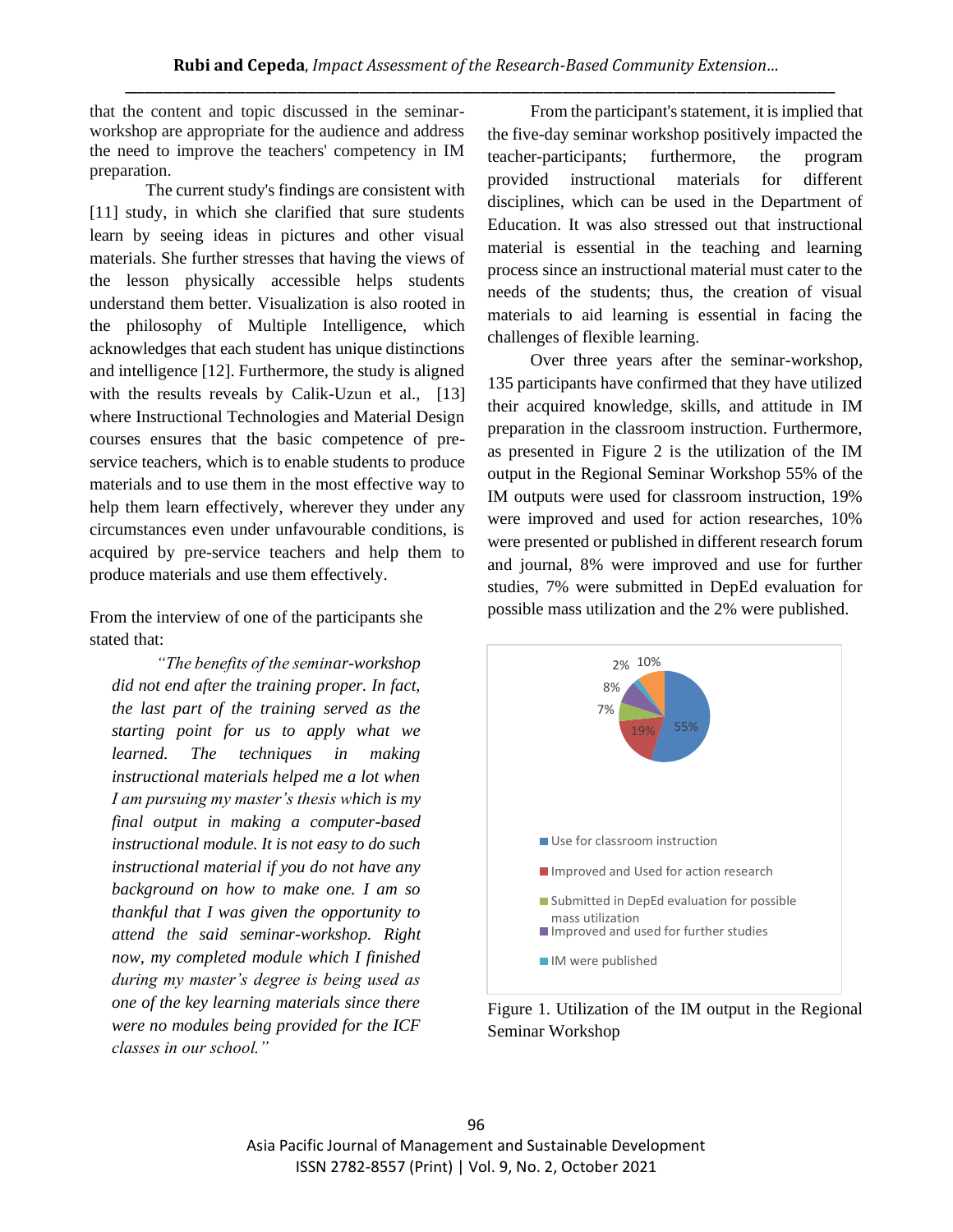Different IMs were created during the seminar workshop; some are modules, printed learning materials, and interactive instructional materials. Thus, teachers confirm that the materials they have developed in the workshop were adopted in class or utilize to pursue further studies. Shown in Plate 1 is an example of the learning module developed during the seminarworkshop and now being utilized in classroom instruction and is also submitted in DepEd for possible utilization of other schools.



Plate 1. Learner's Material in Basic Programming

The results imply that there was an increase in instructional material in the different disciplines in Bicol Region. Besides the interviews of the teacherparticipants who attended the seminar workshop, they have disclosed that teachers' instructional material preparation varies based on their practices in teaching, available materials, and discipline. Like a Math teacher, teachers can integrate activities such as art projects into mathematics lessons to improve student interest. One method is to help students create models of mathematical objects out of ordinary materials, which they then use in an educational exercise. Students may create colorful geometric quilts, partially filled egg cartons, or proportions of paper pizzas to reflect fractions.

Similarly, they used local materials such as broomsticks, strings, sticks, and cones to depict geometric figures. In contrast, houses, gardens, rice fields, and water tanks were used to demonstrate measuring principles. One teacher participant compared life into a circle because of the similar properties of the two.

Furthermore, according to Zakaria [14], instructional materials can be prepared for collaborative learning in terms of instructional material utilization. Furthermore, one of the participants appraises the seminar-workshop because its discussion on the use of technologies to enrich and improve the instructional system is referred to as technology incorporation. Technology incorporation will also help support classroom teaching by allowing students to complete assignments on the screen rather than using traditional pencil and paper. Technology incorporation is commonly used, particularly now that blended learning is being applied in Philippine schools.

Teachers' poor use of technology can be due to the scarcity of funding for these technology-based instruments and materials. In contrast to the report's findings, [15] reported that using technology-based materials improves students' problem-solving skills at various grade levels. Similarly, [16] report is finding technology adoption impacts student achievement, and students who participated in the research had very positive attitudes toward the use of educational technology. Furthermore, in an environment where technology progresses faster, using technology-based teaching is critical in developing students.

These results support the study of Fontanos, et al. [17] which discussed that education today amidst the pandemic is different from the past and flexible learning systems will be fully-implemented sooner or later. Besides, the seminar workshop conducted quite significant in providing the necessary competency for teacher's instructional material preparation thus contributing to the success of flexible learning amidst the pandemic contributes to the success of it. Teachers' role in flexible learning amidst the current pandemic cannot be denied [18]. Similarly, the results of the study implies that the seminar workshop conduct prepares teachers for the flexible learning options implemented.

## **CONCLUSION AND RECOMMENDATION**

Altogether, the results contributed to the different research contexts and investigation of impact of an extension program. The results also show that the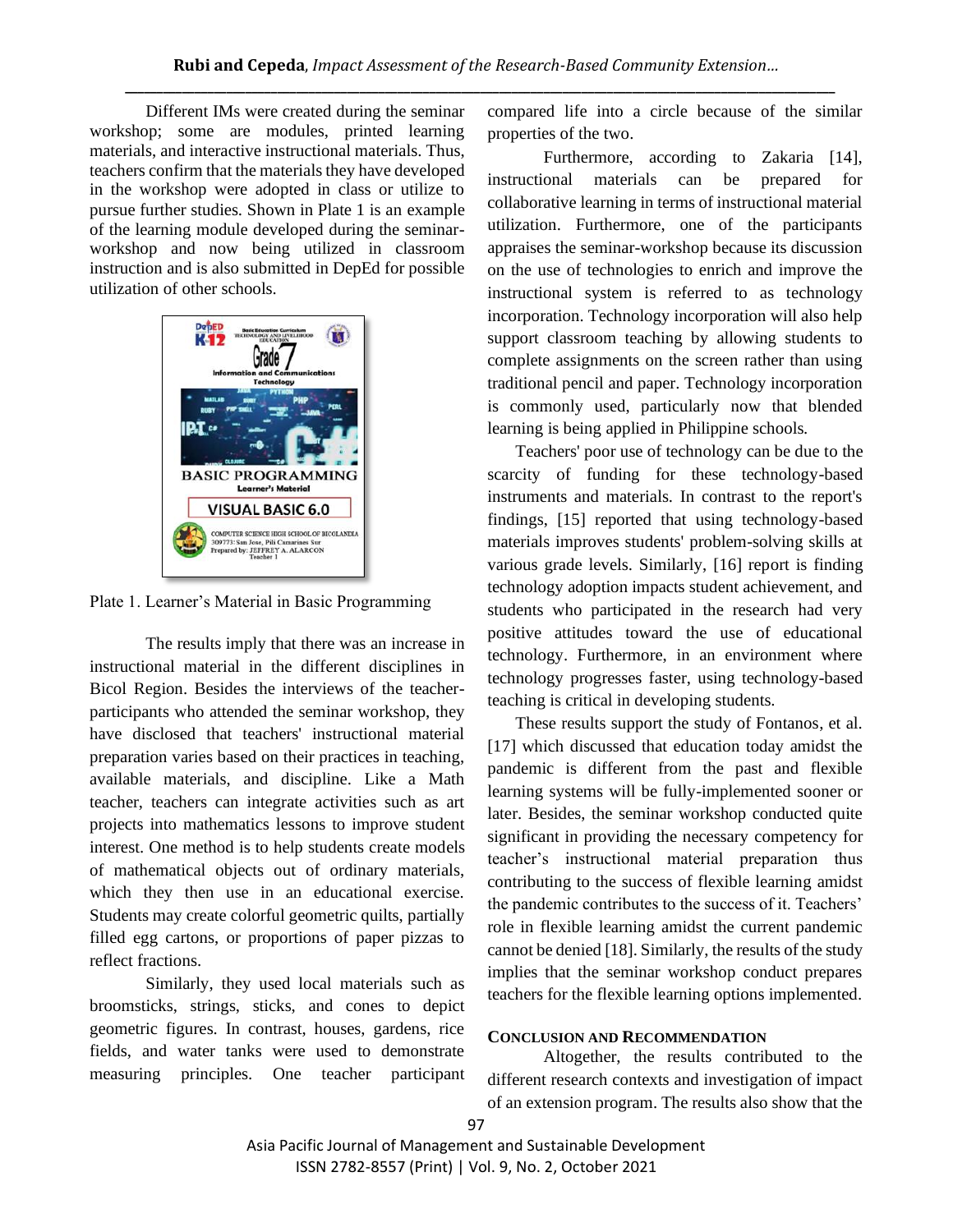seminar-workshop implemented last 2017 brought a positive impact to its participants and also contributed to addressing the scarcity of instructional material in different disciplines. Thus, it is recommended that further implementation of research-based extension program may be established. Furthermore, it can also be recommended that series of seminar-workshop on instructional material preparation be further implemented to produce quality instructional materials.

Fully equipped workshops may be opened to the use of service teachers in educational faculties to better equipped teachers in planning, preparation, implementation and evaluation of instructional material. In addition, in order to use the materials prepared by service teachers in classrooms, cooperation with school should also be provided. In this way, teachers would realize the missing and inappropriate aspects of the material. It is also suggested that it would be suitable for service teachers to prepare teaching materials for their own major by using applications such as computer-based education, web-based education, e-diary, e-portfolio in order to develop a higher efficacy belief on technology-based materials. It is considered that increasing the number of qualitative studies that reflect the impact of the programs and if the course is conducted effectively, will contribute to more effective processing of this extension. It must be ensured that service teachers are encouraged to design, develop and apply various materials that are specific to this field for teaching at schools in the scope of teaching practice. In this way, it can be ensured that the selfefficacy of service teachers on using materials can be determined by defining which materials are efficient and inefficient in which subjects.

Furthermore, professional development for teachers may be promoted and encouraged focusing on the current technological skills the teachers needed for the flexible learning system implementation.

The current study focused on the community extension impact in relevance to the technology imparted thus the current study may be of a basis for the conduct of impact assessment of relevant training program implemented.

## **REFERENCES**

- [1] Soska, T., & Butterfield, A. K. J. (2013). University-community partnerships: Universities in civic engagement: Routledge
- [2] Larese-Casanova, M. (2017). Measuring Extension Program Impacts: 3. Evaluating Program Success.
- [3] Peprah, P., Kyiyaga, E. M., Afful, H., Abalo, E. M., & AgyemangDuah, W. (2017). Does the Ghanaian livelihood empowerment against poverty programme lead to an increase in household productive livelihood assets? Analysing the Ashanti scenario. Cogent Social Sciences, 3(1), 1298174.
- [4] Llenares, I. I., & Espanola, M. A. (2015). Does involvement in community service predicts student development? Paper presented at the Proceedings of Academics World 12th International Conference, Singapore
- [5] Felicen, S. S., Mendoza, E. O., & Buted, D. R. (2014). Impact of Hotel and restaurant management livelihood program to the beneficiaries in one of the universities adapted communities. *International Journal of Academic Research in Progressive Education and Development,* 3(2), 125-136.
- [6] Magulod, G. C. (2017). Evaluation of multisensory instructional material package for elementary learners. *Asia Pacific Journal of Multidisciplinary Research*, *5*(4), 83-93.
- [7] Yaki, A. A., Saat, R. M., & Sathasivam, R. V. (2016). Preparation and validation of an integrated STEM instructional material for genetic instruction among year 11 science students.
- [8] Arceño, R. A. (2019). Rose A. Arceño" Development of Instructional Material in a Template Approach. *International Journal of Science and Management Studies (IJSMS)*, *2*, I2.
- [9] Ramij, M., & Sultana, A. (2020). Preparedness of online classes in developing countries amid COVID-19 Outbreak: *A Perspective from Bangladesh. Afrin, Preparedness of Online Classes in Developing Countries amid COVID-19 Outbreak: A Perspective from Bangladesh* (June 29, 2020).
- [10] Rubi, R. B. (2019). Teachers' Educational and Professional Backgrounds: Standards for